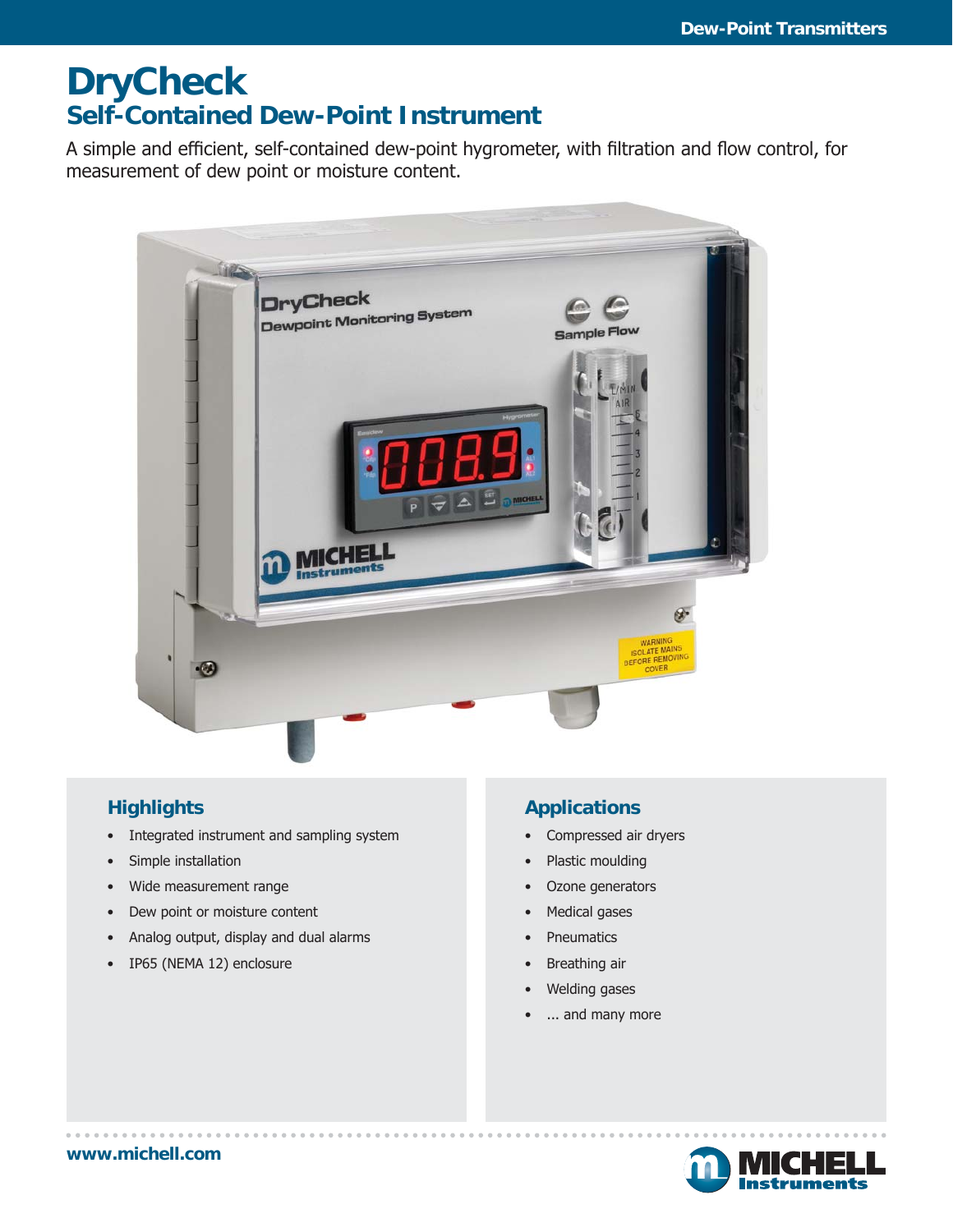# **DryCheck Self-Contained Dew-Point Instrument**

#### **Background**

The DryCheck system was designed by Michell Instruments in response to demands from customers for an economic instrument package with good accuracy and stability, inclusive of a comprehensive sampling system, which could be easily installed for use in a number of dew-point measurement applications.

In air drying and many other applications a cost effective and reliable hygrometer that is quick and simple to install is vital to ensure that dew-point measurement can be made at the point of use.

#### **Fast Response and Accurate Measurement**

The DryCheck utilises the Michell Instruments Easidew Online to measure dew point in the range  $-100$  to  $+20^{\circ}$ C (-148 to +68°F) dew point, or moisture content in the range 0-3000 ppm. This well-proven instrument has Michell's advanced Ceramic Moisture Sensor at its heart, providing accurate and stable measurement. The calibration data for each sensor is stored within the transmitter's flash memory. This allows Michell Instruments to offer the unique sensor exchange scheme, keeping calibration costs and downtime to an absolute minimum.

#### **Simple Installation**

All components are housed in a rugged IP65 (NEMA 12) rated polycarbonate case. This can easily be wall mounted at a convenient point close to the gas sample.

A clear cover protects the display and the sample flowmeter. Gas connection (gas in and gas out) is provided using "quick connect" push-fittings suitable for use with 6 mm ( $\frac{1}{4}$ ") OD Teflon tubing. Mains power input, and connection to the 4-20 mA analogue output, and the two user programmable voltage free relay contacts are all easily accessible behind the lower panel.

## **Integral Sampling System**

The DryCheck sampling system includes a 0.3 μm particulate filter element, a monolithic sampling block to house the Easidew Transmitter, and a valve and flowmeter for setting the sample flow. The filter element is easily replaceable to ensure that the sensor is protected. All components are rated to 1 MPa (10 barg/145 psig) and the DryCheck can be configured for measurement of dew point at either system, or atmospheric pressure.

#### **Display and Outputs**

The DryCheck features an extremely clear 20 mm (¾") red LED display, which can be programmed to display dew point, in °C or  $\textdegree$ F and moisture content in ppm<sub>v</sub>. The instrument also provides a 4-20 mA output and 2 off alarm relays. All these features are easily configurable by the user via the front panel of the display, making DryCheck one of the most versatile instruments on the market.





**www.michell.com**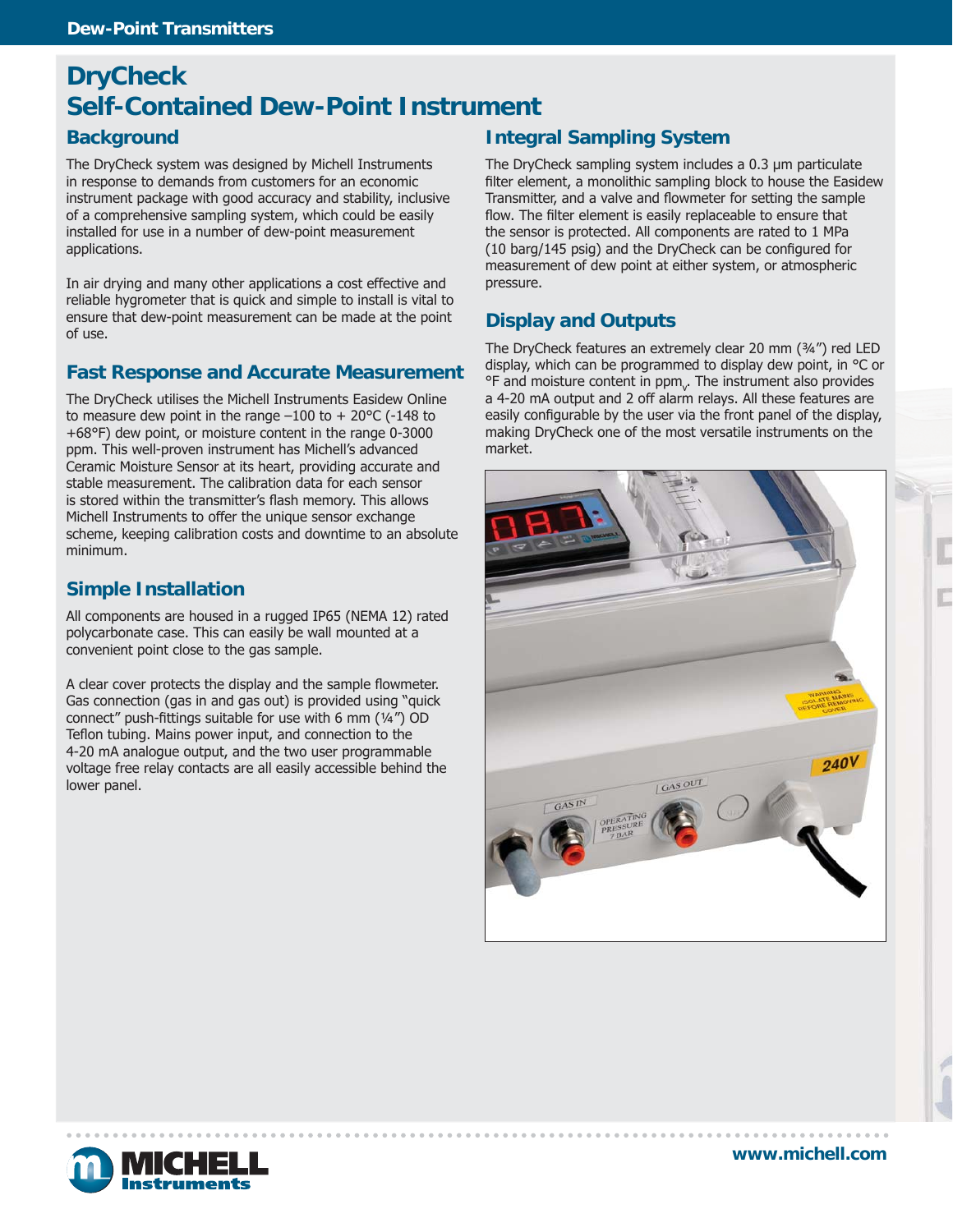## **Technology**

#### **Ceramic Impedance Sensor**

The DryCheck uses Impedance technology, based on Michell's advanced ceramic sensor. The operation of this sensor depends on the dielectric property of water molecules absorbing onto an active porous insulating layer sandwiched between two layers of conductive material deposited on a ceramic substrate.

Water has a very high dielectric compared to the dielectric of the active layer and the background of the carrier gas so it can be detected easily.

The active layer is very thin – less than one micron and the porous top conductor that allows water molecules to penetrate into the active layer is less than 0.1 micron thick. This allows the sensor to respond very rapidly to changes in the moisture surrounding it both when moisture decreases (drying) and increases in the sensor environment.



**Michell ceramic sensor tile layers**